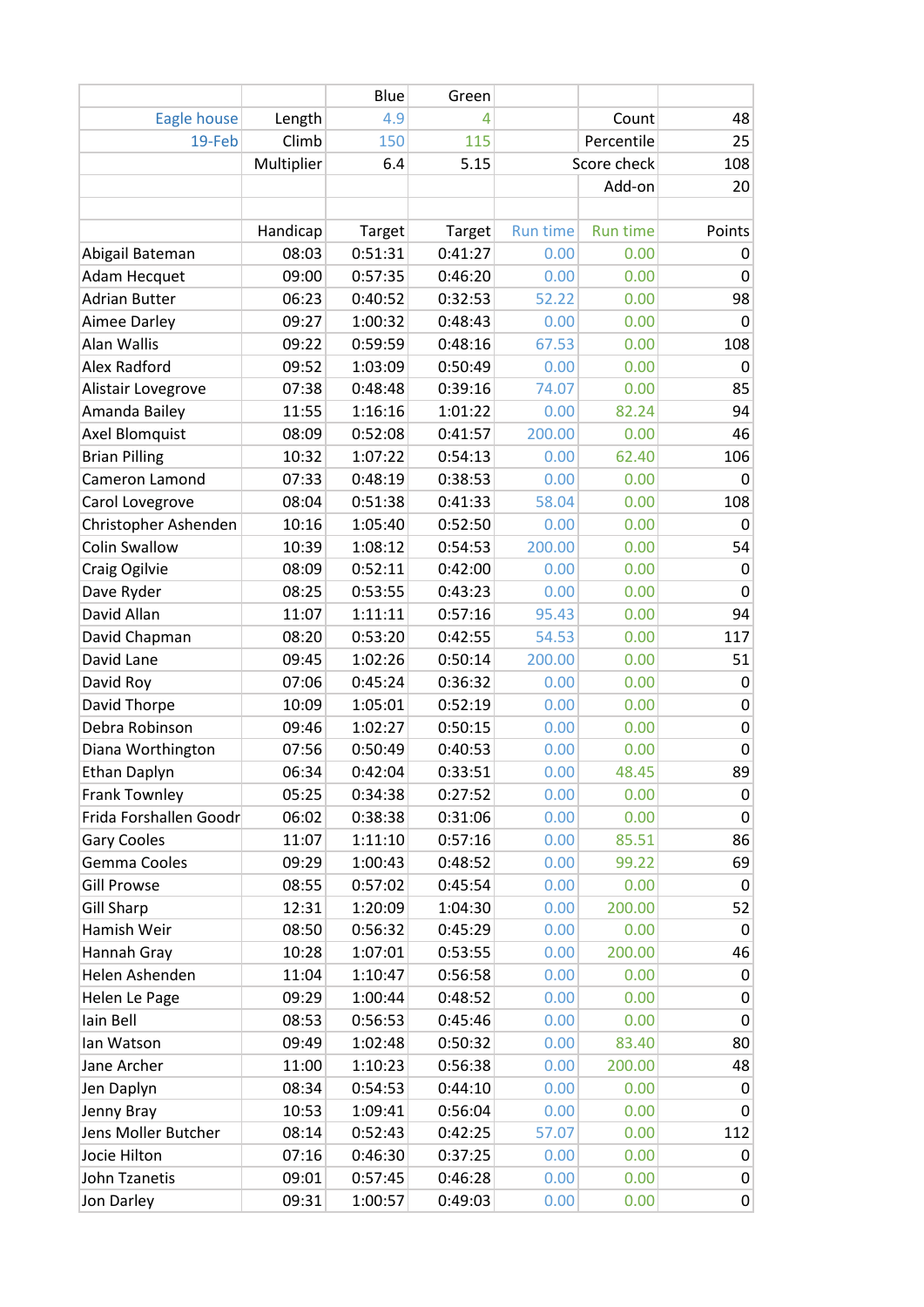| Jon Magee            | 08:20 | 0:53:21 | 0:42:56 | 0.00   | 0.00   | 0                |
|----------------------|-------|---------|---------|--------|--------|------------------|
| Jon Paton            | 08:40 | 0:55:31 | 0:44:40 | 0.00   | 0.00   | 0                |
| Jonathan Johns       | 10:39 | 1:08:12 | 0:54:53 | 0.00   | 81.53  | 87               |
| Julie Leppard        | 13:02 | 1:23:25 | 1:07:07 | 0.00   | 0.00   | $\pmb{0}$        |
| Katherine Bett       | 07:11 | 0:46:00 | 0:37:01 | 0.00   | 0.00   | $\pmb{0}$        |
| Katie Clarke         | 09:38 | 1:01:38 | 0:49:35 | 64.29  | 0.00   | 115              |
| Keith Belsey         | 07:09 | 0:45:48 | 0:36:52 | 0.00   | 0.00   | 0                |
| Laura Barrett        | 06:48 | 0:43:31 | 0:35:01 | 0.00   | 0.00   | 0                |
| Laurence Townley     | 06:17 | 0:40:11 | 0:32:20 | 0.00   | 0.00   | $\pmb{0}$        |
| Les Hunt             | 08:09 | 0:52:08 | 0:41:57 | 0.00   | 0.00   | $\mathbf 0$      |
| Linda Cairns         | 13:42 | 1:27:40 | 1:10:33 | 0.00   | 0.00   | $\boldsymbol{0}$ |
| Linda Radford        | 11:14 | 1:11:55 | 0:57:52 | 0.00   | 0.00   | $\pmb{0}$        |
| Louie Malatesta      | 10:16 | 1:05:43 | 0:52:53 | 0.00   | 0.00   | $\mathbf 0$      |
| Lucy Paton           | 08:56 | 0:57:12 | 0:46:02 | 200.00 | 0.00   | 48               |
| Malcolm Scott        | 11:34 | 1:14:03 | 0:59:36 | 0.00   | 0.00   | 0                |
| Marc Ebanks          | 08:14 | 0:52:43 | 0:42:25 | 0.00   | 0.00   | $\pmb{0}$        |
| Marcus Bateman       | 10:09 | 1:05:01 | 0:52:19 | 0.00   | 0.00   | $\mathbf 0$      |
| Mark Howell          | 09:31 | 1:00:57 | 0:49:03 | 0.00   | 0.00   | $\mathbf 0$      |
| Martha Paton         | 07:11 | 0:46:00 | 0:37:01 | 62.00  | 0.00   | 94               |
| Martin Jackson       | 10:09 | 1:05:01 | 0:52:19 | 0.00   | 0.00   | 0                |
| Martin Kensett       | 08:48 | 0:56:19 | 0:45:19 | 0.00   | 0.00   | $\pmb{0}$        |
| <b>Matthew Grant</b> | 07:20 | 0:46:54 | 0:37:45 | 0.00   | 0.00   | $\boldsymbol{0}$ |
| Maxine Dunn          | 11:17 | 1:12:13 | 0:58:07 | 0.00   | 0.00   | $\pmb{0}$        |
| Megan Bett           | 07:28 | 0:47:50 | 0:38:30 | 0.00   | 0.00   | $\pmb{0}$        |
| Mel Slade            | 06:44 | 0:43:05 | 0:34:40 | 45.15  | 0.00   | 115              |
| Michael Le Marie     | 10:35 | 1:07:43 | 0:54:30 | 0.00   | 81.40  | 86               |
| Michael Dunbar       | 08:01 | 0:51:18 | 0:41:17 | 0.00   | 0.00   | 0                |
| Mike Bray            | 10:52 | 1:09:34 | 0:55:59 | 0.00   | 0.00   | $\boldsymbol{0}$ |
| Mike Chittenden      | 07:56 | 0:50:47 | 0:40:52 | 0.00   | 200.00 | 40               |
| Murray Weir          | 08:13 | 0:52:38 | 0:42:21 | 0.00   | 0.00   | $\pmb{0}$        |
| Nick Bennet          | 06:30 | 0:41:36 | 0:33:29 | 0.00   | 0.00   | 0                |
| Nick Cooper          | 06:06 | 0:39:01 | 0:31:23 | 0.00   | 0.00   | 0                |
| Ollie Smith          | 06:54 | 0:44:09 | 0:35:31 | 0.00   | 0.00   | 0                |
| Owen Le Page         | 07:18 | 0:46:40 | 0:37:33 | 0.00   | 0.00   | 0                |
| Paul Emmerson        | 11:34 | 1:14:03 | 0:59:36 | 0.00   | 0.00   | $\pmb{0}$        |
| Paul Fox             | 07:31 | 0:48:09 | 0:38:44 | 61.34  | 0.00   | 98               |
| Paul Martin          | 07:28 | 0:47:48 | 0:38:28 | 52.50  | 0.00   | 110              |
| Pete Jones           | 06:57 | 0:44:26 | 0:35:46 | 0.00   | 0.00   | 0                |
| Peter Daplyn         | 06:17 | 0:40:15 | 0:32:23 | 42.30  | 0.00   | 114              |
| Peter Smith          | 10:48 | 1:09:04 | 0:55:35 | 0.00   | 0.00   | 0                |
| Philip Gristwood     | 09:46 | 1:02:33 | 0:50:20 | 0.00   | 0.00   | 0                |
| Phil Slingsby        | 06:15 | 0:40:00 | 0:32:11 | 0.00   | 0.00   | $\pmb{0}$        |
| Philip Young         | 07:50 | 0:50:09 | 0:40:21 | 0.00   | 0.00   | 0                |
| Rebecca Lovegrove    | 08:35 | 0:54:58 | 0:44:14 | 0.00   | 64.42  | 88               |
| <b>Robert Cooke</b>  | 10:19 | 1:06:00 | 0:53:06 | 0.00   | 0.00   | 0                |
| Robert Leppard       | 12:24 | 1:19:24 | 1:03:53 | 0.00   | 0.00   | 0                |
| Robert Thorpe        | 07:54 | 0:50:36 | 0:40:43 | 0.00   | 0.00   | 0                |
| Ross Maclagan        | 08:08 | 0:52:01 | 0:41:51 | 0.00   | 0.00   | $\pmb{0}$        |
| Sam Anderson         | 06:45 | 0:43:12 | 0:34:46 | 0.00   | 0.00   | 0                |
| Sarah Francis        | 09:55 | 1:03:30 | 0:51:06 | 70.00  | 0.00   | 110              |